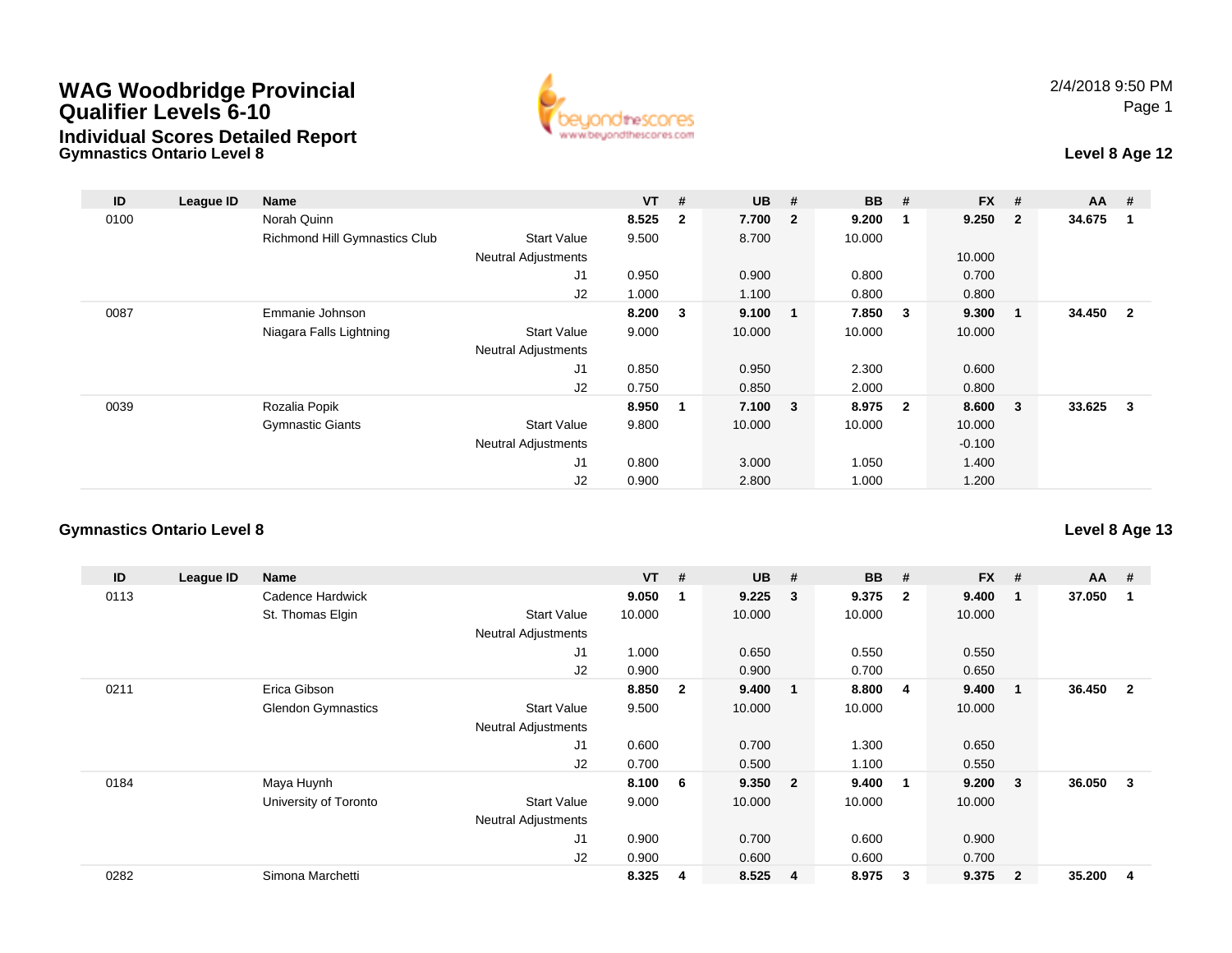# **WAG Woodbridge Provincial Qualifier Levels 6-10**



2/4/2018 9:50 PMPage 2

|      | Individual Scores Detailed Report |                            | www.beyondthescores.com |                         |            |            |   |         |     |        |     |
|------|-----------------------------------|----------------------------|-------------------------|-------------------------|------------|------------|---|---------|-----|--------|-----|
|      | Adrenaline Gymnastics             | <b>Start Value</b>         | 9.000                   |                         | 9.200      | 10.000     |   | 10.000  |     |        |     |
|      |                                   | <b>Neutral Adjustments</b> |                         |                         |            |            |   |         |     |        |     |
|      |                                   | J1                         | 0.700                   |                         | 0.650      | 1.050      |   | 0.600   |     |        |     |
|      |                                   | J2                         | 0.650                   |                         | 0.700      | 1.000      |   | 0.650   |     |        |     |
| 0213 | Rachel Gibson                     |                            | 8.400                   | $\overline{\mathbf{3}}$ | 8.300      | 8.475<br>5 | 5 | 9.175   | - 4 | 34.350 | - 5 |
|      | <b>Glendon Gymnastics</b>         | Start Value                | 9.000                   |                         | 9.500      | 10.000     |   | 10.000  |     |        |     |
|      |                                   | <b>Neutral Adjustments</b> |                         |                         |            |            |   |         |     |        |     |
|      |                                   | J1                         | 0.700                   |                         | 1.300      | 1.550      |   | 0.750   |     |        |     |
|      |                                   | J2                         | 0.500                   |                         | 1.100      | 1.500      |   | 0.900   |     |        |     |
| 0040 | Afeelya Young                     |                            | 8.200                   | - 5                     | 7.275<br>6 | 8.200 6    |   | 8.800 5 |     | 32.475 | - 6 |
|      | <b>Gymnastic Giants</b>           | <b>Start Value</b>         | 9.800                   |                         | 9.500      | 10.000     |   | 10.000  |     |        |     |
|      |                                   | <b>Neutral Adjustments</b> |                         |                         |            |            |   |         |     |        |     |
|      |                                   | J1                         | 1.500                   |                         | 2.350      | 1.900      |   | 1.100   |     |        |     |
|      |                                   | J2                         | 1.700                   |                         | 2.100      | 1.700      |   | 1.300   |     |        |     |

### **Gymnastics Ontario Level 8**

**Level 8 Age 14 Group 1**

| ID   | League ID | Name                               |                            | <b>VT</b>    | #                        | <b>UB</b> | #                        | <b>BB</b>    | #                        | <b>FX</b> | #                        | <b>AA</b> | - #                      |
|------|-----------|------------------------------------|----------------------------|--------------|--------------------------|-----------|--------------------------|--------------|--------------------------|-----------|--------------------------|-----------|--------------------------|
| 0146 |           | Kayleigh Ryan                      |                            | <b>X.XXX</b> | $\overline{\phantom{a}}$ | X.XXX     | $\sim$                   | X.XXX        | $\overline{\phantom{a}}$ | X.XXX     | $\overline{\phantom{a}}$ | 0.000     | $\overline{\phantom{a}}$ |
| 0169 |           | Bianca Luciani                     |                            | <b>X.XXX</b> | $\overline{\phantom{a}}$ | X.XXX     | $\overline{\phantom{a}}$ | <b>X.XXX</b> | $\overline{\phantom{a}}$ | X.XXX     | $\overline{\phantom{a}}$ | 0.000     | $\overline{\phantom{a}}$ |
| 0210 |           | Krysta Ioannidis                   |                            | 9.250        | 1                        | 9.525     | $\overline{2}$           | 9.450        | -1                       | 9.475     | $\overline{2}$           | 37.700    | -1                       |
|      |           | <b>Glendon Gymnastics</b>          | <b>Start Value</b>         | 9.500        |                          | 10.000    |                          | 10.000       |                          | 10.000    |                          |           |                          |
|      |           |                                    | <b>Neutral Adjustments</b> |              |                          |           |                          |              |                          |           |                          |           |                          |
|      |           |                                    | J <sub>1</sub>             | 0.200        |                          | 0.500     |                          | 0.500        |                          | 0.450     |                          |           |                          |
|      |           |                                    | J2                         | 0.300        |                          | 0.450     |                          | 0.600        |                          | 0.600     |                          |           |                          |
| 0145 |           | Gillian Gough                      |                            | 9.000        | 3                        | 9.375     | $\overline{\mathbf{3}}$  | 8.825        | 4                        | 9.500     | $\overline{\mathbf{1}}$  | 36.700    | $\mathbf{2}$             |
|      |           | <b>Winstars Gymnastics</b>         | <b>Start Value</b>         | 9.500        |                          | 10.000    |                          | 10.000       |                          | 10.000    |                          |           |                          |
|      |           |                                    | Neutral Adjustments        |              |                          |           |                          |              |                          |           |                          |           |                          |
|      |           |                                    | J <sub>1</sub>             | 0.500        |                          | 0.550     |                          | 1.300        |                          | 0.550     |                          |           |                          |
|      |           |                                    | J <sub>2</sub>             | 0.500        |                          | 0.700     |                          | 1.050        |                          | 0.450     |                          |           |                          |
| 0035 |           | Maryn Low                          |                            | 8.050        | 4                        | 9.600     | $\overline{\mathbf{1}}$  | 9.300        | $\overline{2}$           | 9.200     | 3                        | 36.150    | 3                        |
|      |           | <b>Evolution Gymnastics Aurora</b> | <b>Start Value</b>         | 9.000        |                          | 10.000    |                          | 10.000       |                          | 10.000    |                          |           |                          |
|      |           |                                    | <b>Neutral Adjustments</b> |              |                          |           |                          |              |                          |           |                          |           |                          |
|      |           |                                    | J <sub>1</sub>             | 1.000        |                          | 0.450     |                          | 0.650        |                          | 0.750     |                          |           |                          |
|      |           |                                    | J2                         | 0.900        |                          | 0.350     |                          | 0.750        |                          | 0.850     |                          |           |                          |
| 0249 |           | Grace Kelly                        |                            | 9.050        | $\mathbf{2}$             | 8.975     | $\overline{\mathbf{4}}$  | 9.075        | 3                        | 8.950     | $\overline{4}$           | 36.050    | 4                        |
|      |           | Kanata GymnoSphere                 | <b>Start Value</b>         | 10.000       |                          | 10.000    |                          | 10.000       |                          | 10.000    |                          |           |                          |
|      |           |                                    | Neutral Adjustments        |              |                          |           |                          |              |                          |           |                          |           |                          |
|      |           |                                    | J <sub>1</sub>             | 0.950        |                          | 1.050     |                          | 0.950        |                          | 1.100     |                          |           |                          |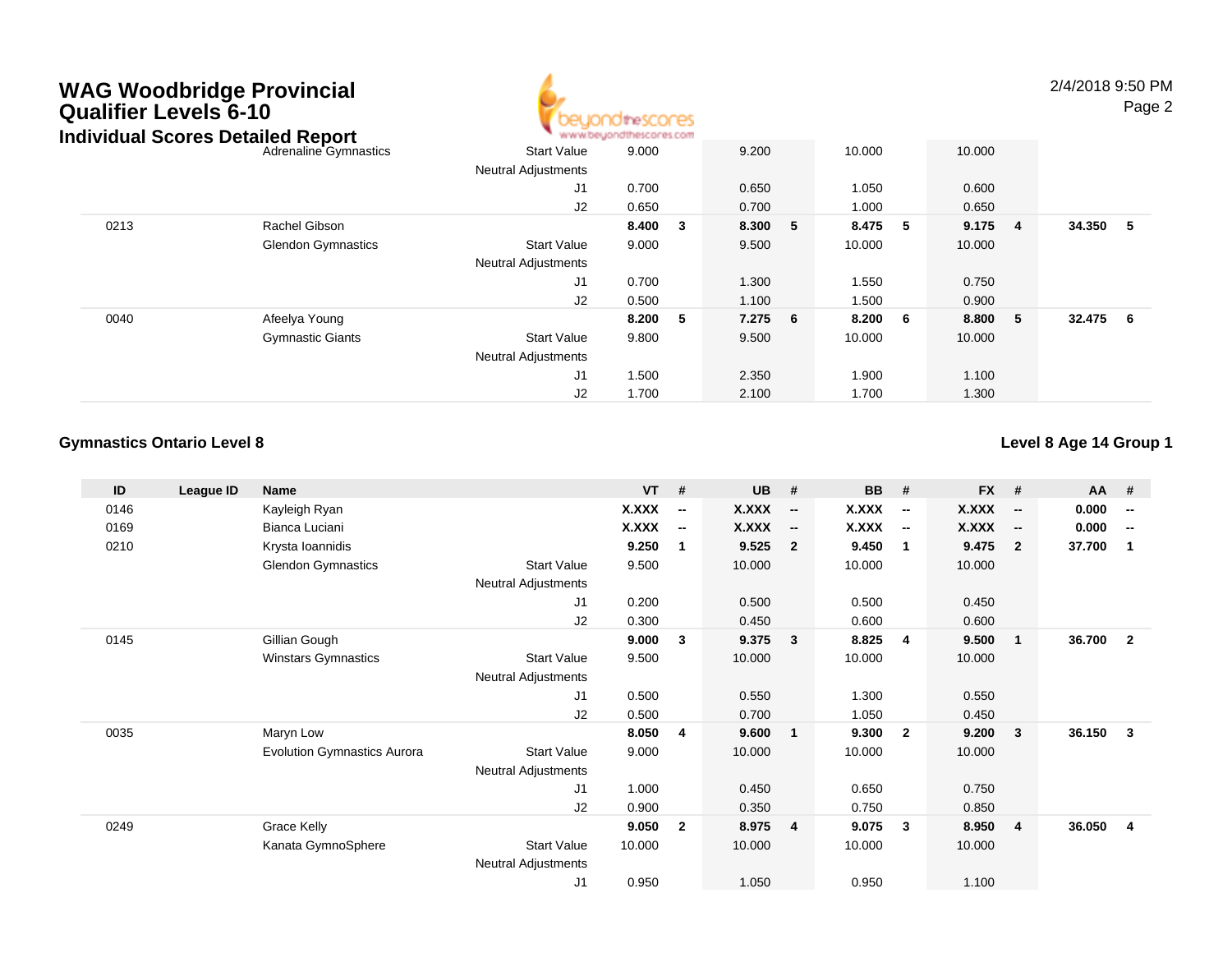

2/4/2018 9:50 PMPage 3

#### **Gymnastics Ontario Level 8Level 8 Age 15**

| ID   | <b>League ID</b> | <b>Name</b>               |                            | VT     | $\pmb{\#}$               | <b>UB</b>    | #                        | <b>BB</b>    | #                        | <b>FX</b>    | #                        | AA     | #                        |
|------|------------------|---------------------------|----------------------------|--------|--------------------------|--------------|--------------------------|--------------|--------------------------|--------------|--------------------------|--------|--------------------------|
| 0144 |                  | Kathryn Rosete            |                            | X.XXX  | $\overline{\phantom{a}}$ | <b>X.XXX</b> | $\overline{\phantom{a}}$ | <b>X.XXX</b> | $\overline{\phantom{a}}$ | <b>X.XXX</b> | $\overline{\phantom{a}}$ | 0.000  | $\overline{\phantom{a}}$ |
| 0248 |                  | madison capretta          |                            | 8.850  | $\overline{4}$           | 9.650        | $\overline{1}$           | 9.450        | $\overline{1}$           | 9.350        | $\overline{2}$           | 37.300 | $\mathbf{1}$             |
|      |                  | Kanata GymnoSphere        | <b>Start Value</b>         | 10.000 |                          | 10.000       |                          | 10.000       |                          | 10.000       |                          |        |                          |
|      |                  |                           | Neutral Adjustments        |        |                          |              |                          |              |                          |              |                          |        |                          |
|      |                  |                           | J1                         | 1.200  |                          | 0.350        |                          | 0.500        |                          | 0.600        |                          |        |                          |
|      |                  |                           | J2                         | 1.100  |                          | 0.350        |                          | 0.600        |                          | 0.700        |                          |        |                          |
| 0209 |                  | Ashley Malcolm            |                            | 9.150  | $\mathbf{1}$             | 9.400        | $\overline{\mathbf{2}}$  | 8.450        | $\overline{4}$           | 9.350        | $\overline{2}$           | 36.350 | $\overline{2}$           |
|      |                  | <b>Glendon Gymnastics</b> | <b>Start Value</b>         | 9.500  |                          | 10.000       |                          | 10.000       |                          | 10.000       |                          |        |                          |
|      |                  |                           | <b>Neutral Adjustments</b> |        |                          |              |                          |              |                          |              |                          |        |                          |
|      |                  |                           | J1                         | 0.400  |                          | 0.500        |                          | 1.650        |                          | 0.550        |                          |        |                          |
|      |                  |                           | J2                         | 0.300  |                          | 0.700        |                          | 1.450        |                          | 0.750        |                          |        |                          |
| 0285 |                  | Mikayla Wolfe             |                            | 9.000  | $\mathbf{3}$             | 9.100        | $\mathbf{3}$             | 8.875        | $\mathbf{3}$             | 9.075        | $\overline{4}$           | 36.050 | $\overline{\mathbf{3}}$  |
|      |                  | <b>Global Gymnastics</b>  | <b>Start Value</b>         | 10.000 |                          | 10.000       |                          | 10.000       |                          | 10.000       |                          |        |                          |
|      |                  |                           | <b>Neutral Adjustments</b> |        |                          |              |                          |              |                          |              |                          |        |                          |
|      |                  |                           | J1                         | 1.000  |                          | 0.800        |                          | 1.100        |                          | 0.850        |                          |        |                          |
|      |                  |                           | J2                         | 1.000  |                          | 1.000        |                          | 1.150        |                          | 1.000        |                          |        |                          |
| 0071 |                  | Lauren Lowe               |                            | 8.500  | 5                        | 8.400        | 5                        | 9.250        | $\overline{2}$           | 9.150        | $\mathbf{3}$             | 35.300 | $\overline{4}$           |
|      |                  | <b>KSG Aurora</b>         | <b>Start Value</b>         | 9.800  |                          | 10.000       |                          | 9.900        |                          | 10.000       |                          |        |                          |
|      |                  |                           | <b>Neutral Adjustments</b> |        |                          |              |                          |              |                          |              |                          |        |                          |
|      |                  |                           | J1                         | 1.350  |                          | 1.650        |                          | 0.700        |                          | 0.950        |                          |        |                          |
|      |                  |                           | J2                         | 1.250  |                          | 1.550        |                          | 0.600        |                          | 0.750        |                          |        |                          |
| 0208 |                  | Hanna Palubeski           |                            | 8.475  | 6                        | 8.650        | $\overline{4}$           | 8.225        | 5                        | 9.675        | $\mathbf{1}$             | 35.025 | $5\phantom{.0}$          |
|      |                  | <b>Glendon Gymnastics</b> | <b>Start Value</b>         | 9.500  |                          | 9.900        |                          | 10.000       |                          | 10.000       |                          |        |                          |
|      |                  |                           | <b>Neutral Adjustments</b> |        |                          |              |                          |              |                          |              |                          |        |                          |
|      |                  |                           | J1                         | 1.050  |                          | 1.300        |                          | 1.750        |                          | 0.250        |                          |        |                          |
|      |                  |                           | J2                         | 1.000  |                          | 1.200        |                          | 1.800        |                          | 0.400        |                          |        |                          |
| 0225 |                  | <b>Catherine Sing</b>     |                            | 9.100  | $\overline{2}$           | 8.300        | 6                        | 7.925        | 6                        | 8.750        | 6                        | 34.075 | 6                        |
|      |                  | Markham Gymnastics Club   | <b>Start Value</b>         | 10.000 |                          | 9.500        |                          | 10.000       |                          | 10.000       |                          |        |                          |
|      |                  |                           | Neutral Adjustments        |        |                          |              |                          |              |                          |              |                          |        |                          |
|      |                  |                           | J1                         | 1.000  |                          | 1.100        |                          | 2.050        |                          | 1.200        |                          |        |                          |
|      |                  |                           | J2                         | 0.800  |                          | 1.300        |                          | 2.100        |                          | 1.300        |                          |        |                          |
| 0228 |                  | Allyson Chung             |                            | 8.400  | $\overline{7}$           |              |                          |              |                          | 9.050        | 5                        | 17.450 | $\overline{7}$           |
|      |                  | Markham Gymnastics Club   | <b>Start Value</b>         | 9.000  |                          |              |                          |              |                          | 10.000       |                          |        |                          |
|      |                  |                           | <b>Neutral Adjustments</b> |        |                          |              |                          |              |                          |              |                          |        |                          |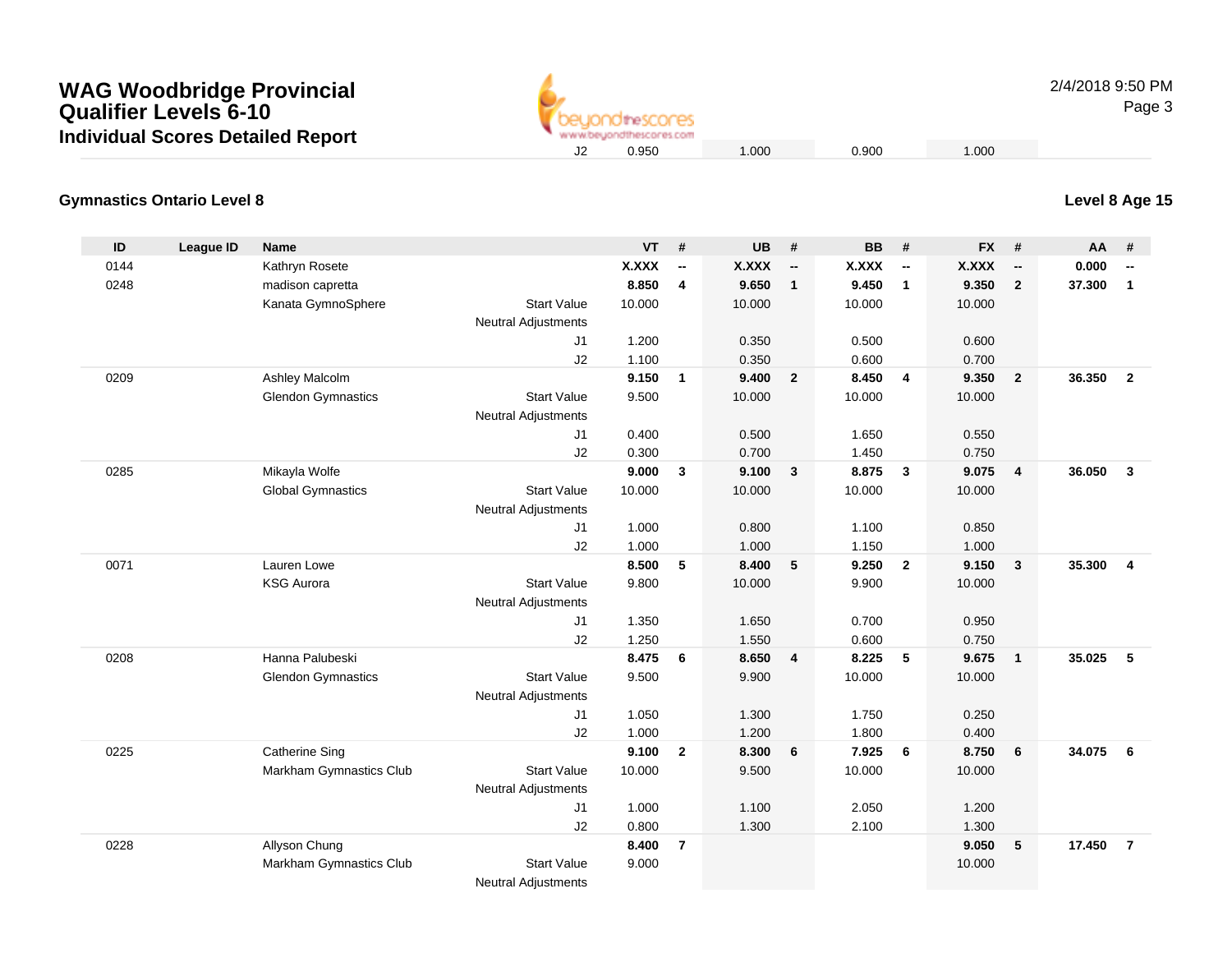

### **Gymnastics Ontario Level 8**

| ID   | League ID | <b>Name</b>                         |                     | $VT$ # |                | <b>UB</b> | #                       | <b>BB</b> | #              | <b>FX</b> | #              | $AA$ # |                |
|------|-----------|-------------------------------------|---------------------|--------|----------------|-----------|-------------------------|-----------|----------------|-----------|----------------|--------|----------------|
| 0206 |           | Denia Kasikovic                     |                     | 9.025  | $\mathbf 1$    | 9.700     | - 1                     | 9.200     | $\mathbf 1$    | 9.375     | $\mathbf{1}$   | 37.300 | -1             |
|      |           | <b>Glendon Gymnastics</b>           | <b>Start Value</b>  | 9.500  |                | 10.000    |                         | 10.000    |                | 10.000    |                |        |                |
|      |           |                                     | Neutral Adjustments |        |                |           |                         |           |                |           |                |        |                |
|      |           |                                     | J <sub>1</sub>      | 0.400  |                | 0.300     |                         | 0.750     |                | 0.500     |                |        |                |
|      |           |                                     | J2                  | 0.550  |                | 0.300     |                         | 0.850     |                | 0.750     |                |        |                |
| 0143 |           | Alyssa Cowlin                       |                     | 8.875  | $\overline{2}$ | 9.500     | $\overline{\mathbf{2}}$ | 9.025     | 3              | 9.275     | 3              | 36.675 | $\overline{2}$ |
|      |           | Winstars Gymnastics                 | <b>Start Value</b>  | 9.500  |                | 10.000    |                         | 10.000    |                | 10.000    |                |        |                |
|      |           |                                     | Neutral Adjustments |        |                |           |                         |           |                |           |                |        |                |
|      |           |                                     | J <sub>1</sub>      | 0.650  |                | 0.500     |                         | 1.000     |                | 0.700     |                |        |                |
|      |           |                                     | J2                  | 0.600  |                | 0.500     |                         | 0.950     |                | 0.750     |                |        |                |
| 0147 |           | Holly Lavigne                       |                     | 8.800  | $\mathbf{3}$   | 8.250     | $\overline{4}$          | 9.175     | $\overline{2}$ | 9.325     | $\overline{2}$ | 35.550 | 3              |
|      |           | <b>Winstars Gymnastics</b>          | <b>Start Value</b>  | 9.500  |                | 10.000    |                         | 10.000    |                | 10.000    |                |        |                |
|      |           |                                     | Neutral Adjustments |        |                |           |                         |           |                |           |                |        |                |
|      |           |                                     | J <sub>1</sub>      | 0.650  |                | 1.600     |                         | 0.850     |                | 0.750     |                |        |                |
|      |           |                                     | J2                  | 0.750  |                | 1.900     |                         | 0.800     |                | 0.600     |                |        |                |
| 0178 |           | Kira Nixon                          |                     | 8.300  | 4              | 8.875     | $\overline{\mathbf{3}}$ | 8.675     | 4              | 9.200     | $\overline{4}$ | 35.050 | $\overline{4}$ |
|      |           | Woodbridge Academy of<br>Gymnastics | <b>Start Value</b>  | 9.000  |                | 10.000    |                         | 10.000    |                | 10.000    |                |        |                |
|      |           |                                     | Neutral Adjustments |        |                |           |                         |           |                |           |                |        |                |
|      |           |                                     | J1                  | 0.600  |                | 1.050     |                         | 1.450     |                | 0.900     |                |        |                |
|      |           |                                     | J2                  | 0.800  |                | 1.200     |                         | 1.200     |                | 0.700     |                |        |                |

#### **Gymnastics Ontario Level 8**

**Level 8 Age 14 Group 2**

| ID   | League ID | <b>Name</b>             |                            | $VT$ # |              | <b>UB</b> | - # | <b>BB</b> | - # | <b>FX</b> | -#  | <b>AA</b> | # |
|------|-----------|-------------------------|----------------------------|--------|--------------|-----------|-----|-----------|-----|-----------|-----|-----------|---|
| 0227 |           | Keilah Hagleitner       |                            | 9.075  | $\mathbf{2}$ | 9.550     |     | 9.300     |     | 9.325     | - 3 | 37.250    |   |
|      |           | Markham Gymnastics Club | <b>Start Value</b>         | 10.000 |              | 10.000    |     | 10.000    |     | 10.000    |     |           |   |
|      |           |                         | <b>Neutral Adjustments</b> |        |              |           |     |           |     |           |     |           |   |
|      |           |                         | J1                         | 0.950  |              | 0.500     |     | 0.700     |     | 0.750     |     |           |   |
|      |           |                         | J2                         | 0.900  |              | 0.400     |     | 0.700     |     | 0.600     |     |           |   |
| 0069 |           | Kate Michelberger       |                            | 8.550  | 4            | 8.975 3   |     | 8.875     | -4  | 9.475     |     | 35.875    | 2 |
|      |           | <b>KSG Aurora</b>       | <b>Start Value</b>         | 9.800  |              | 10.000    |     | 10.000    |     | 10.000    |     |           |   |

**Level 8 Age 16+ Group 1**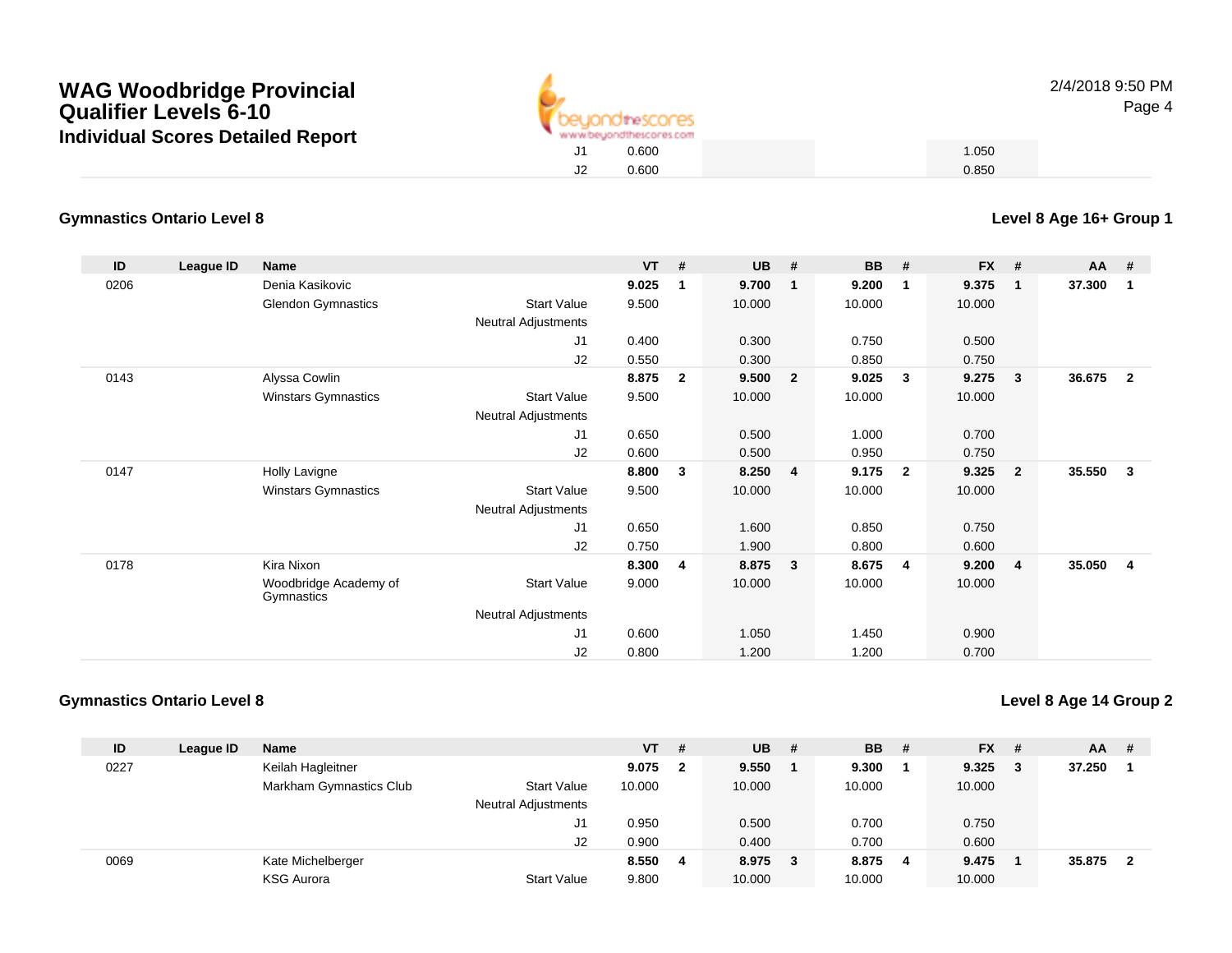

|      |                               | Neutral Adjustments |        |              |         |                         |        |                |        |                |        |                |
|------|-------------------------------|---------------------|--------|--------------|---------|-------------------------|--------|----------------|--------|----------------|--------|----------------|
|      |                               | J1                  | 1.300  |              | 0.950   |                         | 1.050  |                | 0.550  |                |        |                |
|      |                               | J2                  | 1.200  |              | 1.100   |                         | 1.200  |                | 0.500  |                |        |                |
| 0104 | Emma Shanfield                |                     | 8.800  | $\mathbf{3}$ | 8.350   | 6                       | 9.250  | $\overline{2}$ | 9.300  | $\overline{4}$ | 35.700 | $\mathbf{3}$   |
|      | Richmond Hill Gymnastics Club | Start Value         | 9.800  |              | 10.000  |                         | 10.000 |                | 10.000 |                |        |                |
|      |                               | Neutral Adjustments |        |              |         |                         |        |                |        |                |        |                |
|      |                               | J1                  | 1.050  |              | 1.700   |                         | 0.700  |                | 0.600  |                |        |                |
|      |                               | J2                  | 0.950  |              | 1.600   |                         | 0.800  |                | 0.800  |                |        |                |
| 0127 | Nicola Holz                   |                     | 9.200  | 1            | 8.400   | 5 <sub>5</sub>          | 9.050  | $\mathbf{3}$   | 8.925  | 5              | 35.575 | $\overline{4}$ |
|      | University of Toronto         | Start Value         | 10.000 |              | 10.000  |                         | 10.000 |                | 9.700  |                |        |                |
|      |                               | Neutral Adjustments |        |              |         |                         |        |                |        |                |        |                |
|      |                               | J <sub>1</sub>      | 0.750  |              | 1.650   |                         | 1.000  |                | 0.750  |                |        |                |
|      |                               | J2                  | 0.850  |              | 1.550   |                         | 0.900  |                | 0.800  |                |        |                |
| 0283 | Sofia Cosentino               |                     | 7.800  | 5            | 8.850 4 |                         | 8.800  | 5              | 9.375  | $\overline{2}$ | 34.825 | 5              |
|      | Adrenaline Gymnastics         | <b>Start Value</b>  | 9.000  |              | 9.900   |                         | 10.000 |                | 10.000 |                |        |                |
|      |                               | Neutral Adjustments |        |              |         |                         |        |                |        |                |        |                |
|      |                               | J1                  | 1.300  |              | 1.100   |                         | 1.200  |                | 0.700  |                |        |                |
|      |                               | J2                  | 1.100  |              | 1.000   |                         | 1.200  |                | 0.550  |                |        |                |
| 0126 | Anne Gelinas                  |                     |        |              | 9.350   | $\overline{\mathbf{2}}$ |        |                |        |                | 9.350  | - 6            |
|      | University of Toronto         | Start Value         |        |              | 10.000  |                         |        |                |        |                |        |                |
|      |                               | Neutral Adjustments |        |              |         |                         |        |                |        |                |        |                |
|      |                               | J <sub>1</sub>      |        |              | 0.700   |                         |        |                |        |                |        |                |
|      |                               | J2                  |        |              | 0.600   |                         |        |                |        |                |        |                |

### **Gymnastics Ontario Level 8**

### **Level 8 Age 16+ Group 2**

| ID   | League ID | Name                    |                            | $VT$ # |                | <b>UB</b> | #                       | <b>BB</b> | #                       | <b>FX</b> | -#  | AA     | #              |
|------|-----------|-------------------------|----------------------------|--------|----------------|-----------|-------------------------|-----------|-------------------------|-----------|-----|--------|----------------|
| 0092 |           | <b>Chloe Theriault</b>  |                            | 8.650  | -3             | 9.300     |                         | 9.350     |                         | 9.375     |     | 36.675 |                |
|      |           | Niagara Falls Lightning | <b>Start Value</b>         | 10.000 |                | 10.000    |                         | 10.000    |                         | 10.000    |     |        |                |
|      |           |                         | <b>Neutral Adjustments</b> |        |                |           |                         |           |                         |           |     |        |                |
|      |           |                         | J1                         | 1.300  |                | 0.600     |                         | 0.700     |                         | 0.550     |     |        |                |
|      |           |                         | J2                         | 1.400  |                | 0.800     |                         | 0.600     |                         | 0.700     |     |        |                |
| 0226 |           | Sandra Zeni             |                            | 8.800  | $\overline{2}$ | 8.950     | $\overline{\mathbf{2}}$ | 8.775     | $\overline{\mathbf{2}}$ | 8.950     | - 5 | 35.475 | $\overline{2}$ |
|      |           | Markham Gymnastics Club | <b>Start Value</b>         | 10.000 |                | 10.000    |                         | 10.000    |                         | 10.000    |     |        |                |
|      |           |                         | <b>Neutral Adjustments</b> |        |                |           |                         |           |                         |           |     |        |                |
|      |           |                         | J <sub>1</sub>             | 1.200  |                | 1.000     |                         | 1.350     |                         | 1.000     |     |        |                |
|      |           |                         | J2                         | 1.200  |                | 1.100     |                         | 1.100     |                         | 1.100     |     |        |                |
| 0203 |           | <b>Hayley Hastings</b>  |                            | 8.925  | 1              | 8.750     | $_{3}$                  | 8.275     | $\overline{\mathbf{3}}$ | 9.175     | -3  | 35.125 | 3              |
|      |           | <b>KSG Aurora</b>       | <b>Start Value</b>         | 10.000 |                | 9.700     |                         | 9.700     |                         | 10.000    |     |        |                |